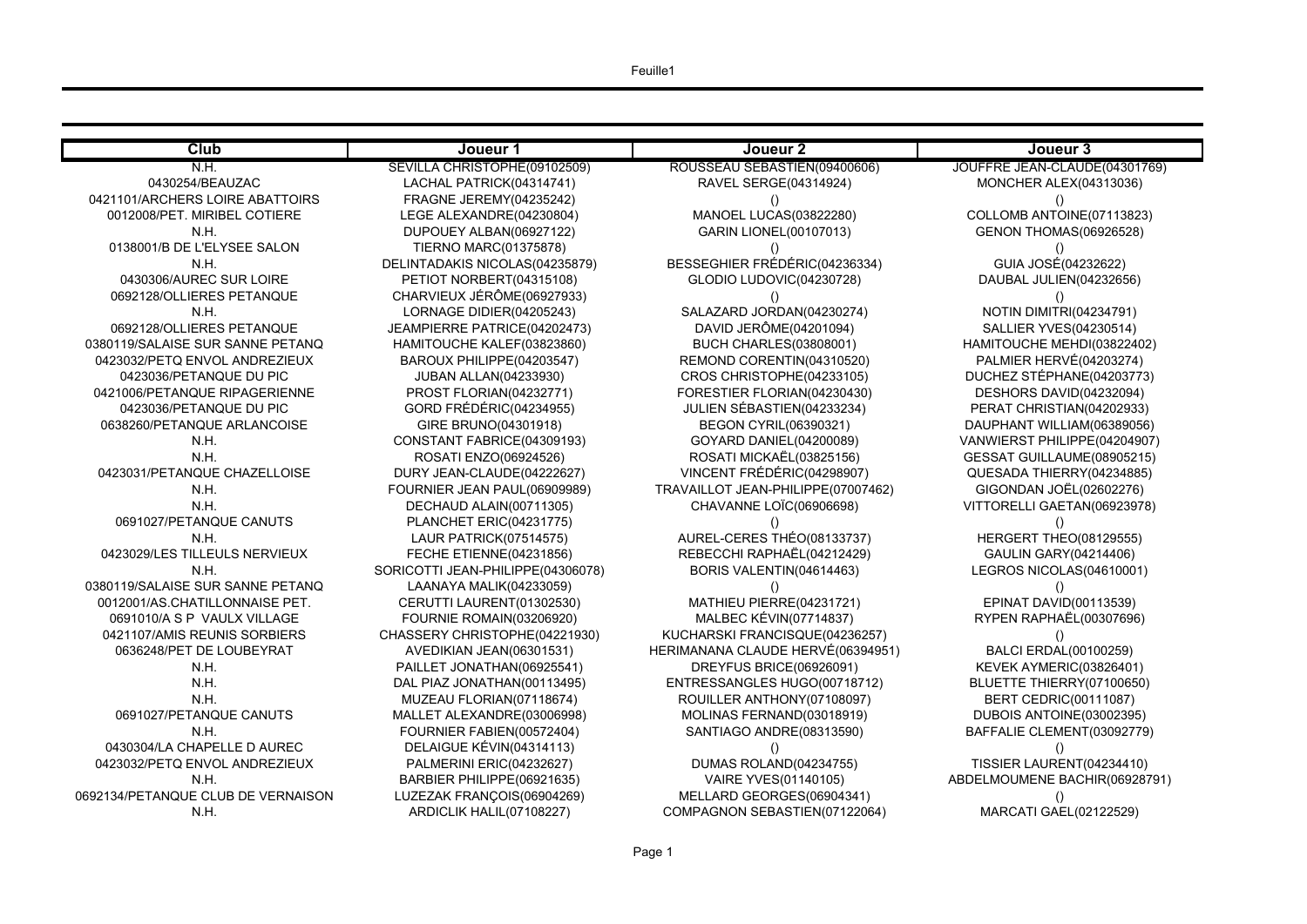N.H. PIFFERINI JEAN PASCAL(20005640) LAILLE LUC(00902116) JORGE FERNANDO(00902231) N.H. SALARD REMY(03831847) SYLVAIN JIMMY(03829484) DUFOUR ERWANN(03832271) N.H. LAFFONT JACQUES(00111970) LAFFONT PATRICK(00716745) ALLARD CHRISTIAN(00111668) N.H. GEORGES FABIEN(07409747) ROUPIOZ LAURENT(07400096) () 0424085/PETANQUE COSTELLOISE THEVENET JÉRÉMY(04200110) () () N.H. PINTADO ANGEL(04200539) CLODIC JORDAN(01369954) LELY SYLVAIN(06919903) 0422014/BLEUETS DE BEAULIEU DALLARD OLIVIER(04235983) PASCAL RAPHAËL(04233974) VACHER FABRICE(04210419) N.H. CHAVE CHRISTIAN(02600027) HAOND LUDOVIC(00711330) GIELLY JOHAN(02637059) N.H. GUIGAL JOËL(02610534) MAKHLOUF ZAKARIYA(00722749) DACHIS PHILIPPE(04233666) 0070051/PTE BOULE BOURGUESANNE CHANEAC ROBIN(00710626) () 0423049/P. HAUT FOREZ FULLY FRÉDÉRIC(04230501) DEMIRKOL ABBAS(04204767) DEMIRKOL ABDURRAHMAN(04235483) 0012009/R. C. MONTLUEL PET. BEDJEGUELAL LARBI(06927583) MAYAR ALI(06907384) () N.H. MIAGKOFF GÉRALD(06919959) MARZILLI JEAN(04233204) MARZILLI CLAUDE(04233152) 0694114/DELTA PETANQUE CORBAS MANGONE CYRILLE(06929532) HARIZA MERWAN(00721886) EGEA NICOLAS(06917755) 0423049/P. HAUT FOREZ ROLLY MATHIEU(04232999) REY PAULINE(04234637) MOULIN DIMITRI(04236153) N.H. GASTALDI PIERRE(04300802) BROUSSARD FRANCK(04302309) DUNIS BERNARD(04303001) N.H. CHARBONNIER MATHIEU(04233732) BORDEL GILLES(04232475) BORDEL WILFRIED(04232151) 0636099/PETANQUE DE GERZAT FERNANDES SONNY(06394341) RENARD MAËL(06393297) REINARD DAVID(00323127) 0380120/JMP PETANQUE BEAUREPAIRE POIPY YVAN(03802496) POIPY ARTHUR(03821515) POIPY LIONEL(03827348) N.H. BARRET BRANDON(04208355) BARRET OLIVIER(04200487) GIUSTI FRANCK(07401559) N.H. BONETTO MICKAEL(01367452) BRUN PATRICK(08433256) CORTES ANTHONY(08417244) N.H. PHILIPSON KEVIN(08005300) TAVIER JEAN-BAPTISTE(09409016) LOUVEAU ALEXIS(08907027) 0424053/PETQ DU VIEUX BEAULIEU SOLER THIERRY(04200479) SOLER JÉRÉMY(04231780) SOLER BENJAMIN(04232113) N.H. COUVE JEAN-PAUL(04202623) SCHATZ JEAN-FRANÇOIS(03411127) ARSLANTAS IBRAHIM(02636828) 0692234/A B C DUCHERE LARGERON GILLES(06925234) COSTE CHARRIERE JORDAN(06930195) CAINE JESSI(06930036) N.H. BAGLIO ERIC(04200087) BOURNIQUEZ NOËL(04212501) DUBOUCHET NOËL(0431153) N.H. AMORICH JEAN-LOUIS(03001876) DUBOIS ANTOINE BEN(03089845) DUBOIS JACQUES(03085598) N.H. FARISSIER PATRICK(04203317) CRAPONNE GEOFFREY(04215778) FARISSIER JOËLLE(04203324) 0423031/PETANQUE CHAZELLOISE KHERRAR MOURAD(04234995) () () N.H. MATHELIN CHRISTOPHE(04213807) DUMAS CLAUDE(04217566) MURE DAMIEN(04233065) 0635095/PET PONT DU CHATEAU ROCHETTE PASCAL(06321668) MOSCATO LAURENT(06390002) RICHARD LAURENT(06311291) 0061029/GRASSE PETANQUE SUBRENAT JEAN-PIERRE(00652463) () () 0421006/PETANQUE RIPAGERIENNE CAMISULI JEAN-YVES(04201179) () () N.H. GLATRE DAVID(07411722) POTIER CHRISTOPHE(06205003) ZUCARO PIERRE(03801591) 0660801/PETANQUE CANOUHARDE BACCHIN CHRISTOPHE(06605011) CORTES SIMON(03411355) BAUER FRÉDÉRIC(00104849) 0423036/PETANQUE DU PIC GAULIN OLIVIER(04214853) DRESSY THEO(04236011) () 0422103/AL ST GENEST LERPT PLANCHET JOËL(04233703) PLANCHET MAXIME(04233482) PLANCHET JÉRÉMY(04233796) N.H. MOLINAS JOSEPH(03085823) FEYERTAG MICKAËL(06706284) FERRANDEZ VINCENT(80000358) 0693225/THIZY BOURG DE THIZY MARNAND FARGEAS RAPHAËL(06926255) FARGEAS KAÏS(06925734) SANCHEZ ERIC(06929527) 0430313/YSSINGEAUX ROBIN STÉPHANE(04300385) () () N.H. ISAAC VINCENT(04223131) CORSINI DAVID(04232532) FIALON LAURENT(04211348) N.H. MASCARO JEAN-LUC(04203830) FONT FRÉDÉRIC(04232754) () 0430254/BEAUZAC PREYNAT STÉPHANE(04314211) CROS JORDAN(04314212) DOUPLAT EVAN(04314742) 0691018/BROSSES PETANQUE RAFA OUAHID(06921060) () () N.H. DELUCA LIONEL(04231899) DIANA ANTHONY(04236427) DIANA VINCENT(04236121)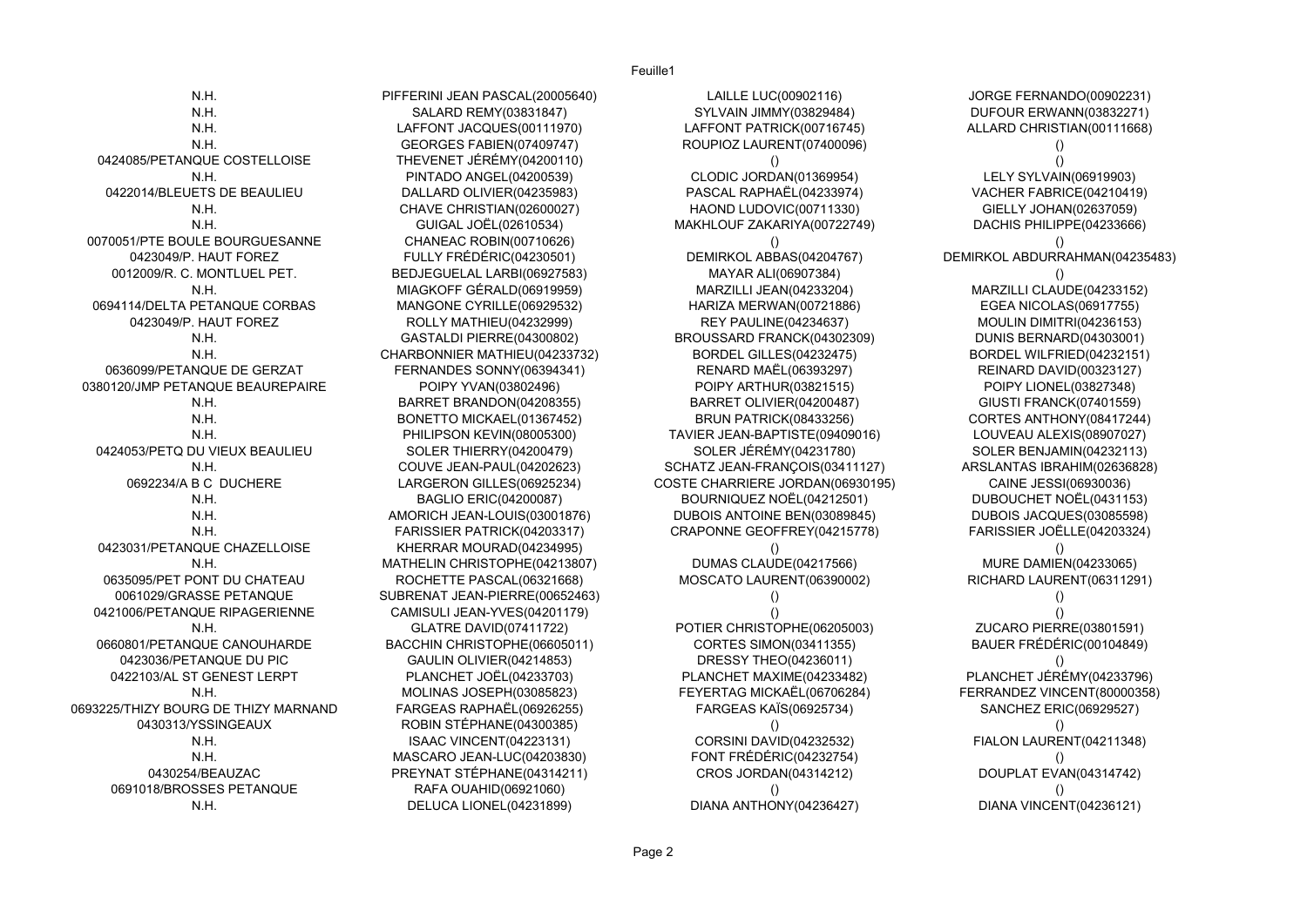GIRAUD GERMAIN(07410673) PINEY RENÉ(04235802) GERARD CHRISTOPHE(01352384) SAPET GRÉGORY(00715492) PORTE YVES(04233080) CHET JOSEPH(08415828) COUZON DIDIER(07120966) SEBOUSSI YANISS(05705877) BONNIN MAXIME(00111896) FOREST ALAIN(04234855) PERRET MICKAËL(04232292) MEILLAND FRÉDÉRIC(04231722) TOURON JORDAN(04233786) PONS DAVID(00107546) TECHER JEAN-MAXIMIN(04235209) SOLER CHRISTOPHE(06397931) VACHER PIERRE(04314662) FOULHAC LUCAS(04615519) RABY ALEXIS(04314738) VAILLANT SYLVAIN(04236192) HANSI GILLES(06903133) MARGERIT OLIVIER(04202669) ASTIER ERIC(06928364) /ISART DE FLEURY JORDAN(04232355) DIAS JOAO(04232894) RODRIGUES DANIEL(06928321) REYGAZA OLIVIER(06909628) MERCIER RICHARD(04201232) BILLAUD ROMAIN(00314981) PAPALEO NICOLAS(06906985) DEVERNOIS JACKY(04200261) HAMEAU TEDDY(06913976) JARJAT QUENTIN(00719927) GRAIL ROGER(04306543) JACQUEMONT FABRICE(04236620) BROUSSET JÉRÔME(04314269) LEMINCE ALAIN(04230169)

| N.H.                             | PESSEAT MICKAËL(00710279)               | <b>CONTE ARNOLD(00722328)</b>   | GIRAUD GERMAIN(07410673)         |
|----------------------------------|-----------------------------------------|---------------------------------|----------------------------------|
| N.H.                             | FAYARD FRÉDÉRIC(04313986)               | BARGE SÉBASTIEN(04230277)       | <b>PINEY RENÉ(04235802)</b>      |
| 0744021/PS GAILLARD              | SAMUEL RAYMOND(07407540)                |                                 |                                  |
| N.H.                             | RAVERA LEANDRE(01372743)                | <b>DRAN FABRICE(01313405)</b>   | GERARD CHRISTOPHE(01352384)      |
| N.H.                             | <b>BRIDIER LUCAS(04233868)</b>          | SEYCHAL SYLVAIN(04209020)       | SAPET GRÉGORY(00715492)          |
| N.H.                             | PORTE MATHIEU(04232850)                 | DUPUY ADRIEN(04230263)          | PORTE YVES(04233080)             |
| N.H.                             | ZIOUI KARIM(08433095)                   | <b>PERRET JIMMY(08414933)</b>   | CHET JOSEPH(08415828)            |
| N.H.                             | <b>FAURE ARTHUR(04233601)</b>           | GARRIGA ANTHONY(04222121)       | <b>COUZON DIDIER(07120966)</b>   |
| N.H.                             | PERRIN FRÉDÉRIC(00303668)               | BENKORIS SIRADJ(03803910)       | SEBOUSSI YANISS(05705877)        |
| N.H.                             | LEVACHER ROLAND(06923789)               | PERRET CHRISTIAN(03804657)      | <b>BONNIN MAXIME(00111896)</b>   |
| 0423032/PETQ ENVOL ANDREZIEUX    | VAYOLLE CHRISTOPHE(04204278)            | FOREST YVON(04230592)           | <b>FOREST ALAIN(04234855)</b>    |
| 2000053/AJACCIO SPORT PETANQUE   | MURATI JOSÉ(20005779)                   | HATCHADOURIAN MICHEL(03003789)  |                                  |
| 0423027/JOYEUSE PETANQUE DE SURY | CERESUELA DIDIER(04213547)              | CERESUELA MICKAËL(04213549)     | MISTER JEAN-FRANÇOIS(04236454)   |
| N.H.                             | ROUJOL OLIVIER(00719376)                | BLACHIER LAURENT(00719379)      | PERRET MICKAËL(04232292)         |
| 0423032/PETQ ENVOL ANDREZIEUX    | BERTRAND JÉRÔME(04233957)               | CHERMETTE MARC(04233956)        | MEILLAND FRÉDÉRIC(04231722)      |
| N.H.                             | MOUNIER GILLES(04234999)                | TOURON THIERRY(04234691)        | TOURON JORDAN(04233786)          |
| 0012008/PET. MIRIBEL COTIERE     | <b>ULMANN ELVIS(00112469)</b>           | ANTUNES JOAQUIM(00112470)       | PONS DAVID(00107546)             |
| N.H.                             | LACHI HACÈNE(04200143)                  | LINOSSIER FRANÇOISE(04235718)   | TECHER JEAN-MAXIMIN(04235209)    |
| N.H.                             | RAYMOND MAXIME(06397756)                | <b>GINESTE DAMIEN(06397757)</b> | SOLER CHRISTOPHE(06397931)       |
| N.H.                             | <b>TRICOLI MARIO(04235639)</b>          | COUPIER FRANCK(04236480)        | VACHER PIERRE(04314662)          |
| N.H.                             | UERREIRO SOBRAL SIM DIAMANTINO (0241361 | BEAUMARIE SÉBASTIEN(01909488)   | FOULHAC LUCAS(04615519)          |
| N.H.                             | LELOUP DIDIER(04233610)                 | DUTEL CÉDRIC(04311940)          | RABY ALEXIS (04314738)           |
| 0421006/PETANQUE RIPAGERIENNE    | PEYROT CÉDRIC(04200756)                 | BESSON SÉBASTIEN(04208726)      |                                  |
| 0423022/AL BOEN                  | THEVENET ROMAIN(04235128)               | MARCOUX MIGUEL(04203746)        | VAILLANT SYLVAIN(04236192)       |
| 0423036/PETANQUE DU PIC          | PERROT STEPHANE(04235464)               |                                 |                                  |
| 0694126/S A L ST PRIEST PETANQUE | GACON CHRISTIAN(06921860)               | OGEARD THIERRY(06908870)        | <b>HANSI GILLES (06903133)</b>   |
| N.H.                             | RADNIC ZVONKO(07100493)                 | DUBOEUF JEAN(04201026)          | MARGERIT OLIVIER(04202669)       |
| N.H.                             | ARROUDJ YANNIS(06929504)                | MARTINEZ THÉO(06924263)         | <b>ASTIER ERIC(06928364)</b>     |
| N.H.                             | FERRAPIE RAPHAËL(04234605)              | PATOUILLARD JOHANN(04234606)    | CORVISART DE FLEURY JORDAN(04232 |
| 0694110/C O ST FONS PETANQUE     | MARCALO FRANÇOIS(06926990)              | ANTUNES FRANÇOIS(06926037)      | DIAS JOAO(04232894)              |
| 0694110/C O ST FONS PETANQUE     | DA COSTA ALBERTO(06921660)              | MONTOYA DAVID(06927581)         | RODRIGUES DANIEL(06928321)       |
| N.H.                             | <b>GARIN LIONEL(06915454)</b>           | DA COSTA JEAN-CLAUDE(06927764)  | REYGAZA OLIVIER(06909628)        |
| 0430310/ST MAURICE DE LIGNON     | GONON SÉBASTIEN(04313140)               | GONON EMMANUEL(04314039)        | MERCIER RICHARD(04201232)        |
| N.H.                             | BEZANDRY THIERRY(03195761)              | WINTERSTEIN DAVID(00304236)     | BILLAUD ROMAIN(00314981)         |
| N.H.                             | PALLUY MICKAËL(04233699)                | CHAUMEL JEROME(06930023)        | PAPALEO NICOLAS(06906985)        |
| 0430306/AUREC SUR LOIRE          | MOUNIER ANTHONY(04314791)               | MOUNIER YOHAN(04314178)         |                                  |
| N.H.                             | ALABOUVETTE FABRICE(04200107)           | BRAT STÉPHANE(04223406)         | DEVERNOIS JACKY(04200261)        |
| N.H.                             | SAVOLDELLI ANTOINE(06927095)            | <b>CHOLLIER GUY(06925654)</b>   | HAMEAU TEDDY(06913976)           |
| N.H.                             | CANO DYLAN(08417356)                    | SAVIN ANGY(08417682)            |                                  |
| N.H.                             | MUGNIER FRANÇOIS(00718604)              | MUGNIER BENJAMIN(00724414)      | JARJAT QUENTIN(00719927)         |
| N.H.                             | GROFFAL JÉRÔME(04314038)                | FROSIO JEAN-LUC(01503560)       | <b>GRAIL ROGER(04306543)</b>     |
| 0422103/AL ST GENEST LERPT       | GAUDENZ FRÉDÉRIC(04230674)              | <b>FOURNEL HERVÉ(04235578)</b>  | JACQUEMONT FABRICE(04236620)     |
| 0421101/ARCHERS LOIRE ABATTOIRS  | FRAGNE FABRICE(04220410)                |                                 |                                  |
| N.H.                             | ESCORIZA RAPHAËL(04236386)              | <b>CORTIAL HERVÉ(04216753)</b>  | BROUSSET JÉRÔME(04314269)        |
| 0421107/AMIS REUNIS SORBIERS     | <b>BOUVIER AXEL(04235808)</b>           | <b>GUIGON JOHAN(04236342)</b>   | LEMINCE ALAIN(04230169)          |
|                                  |                                         |                                 |                                  |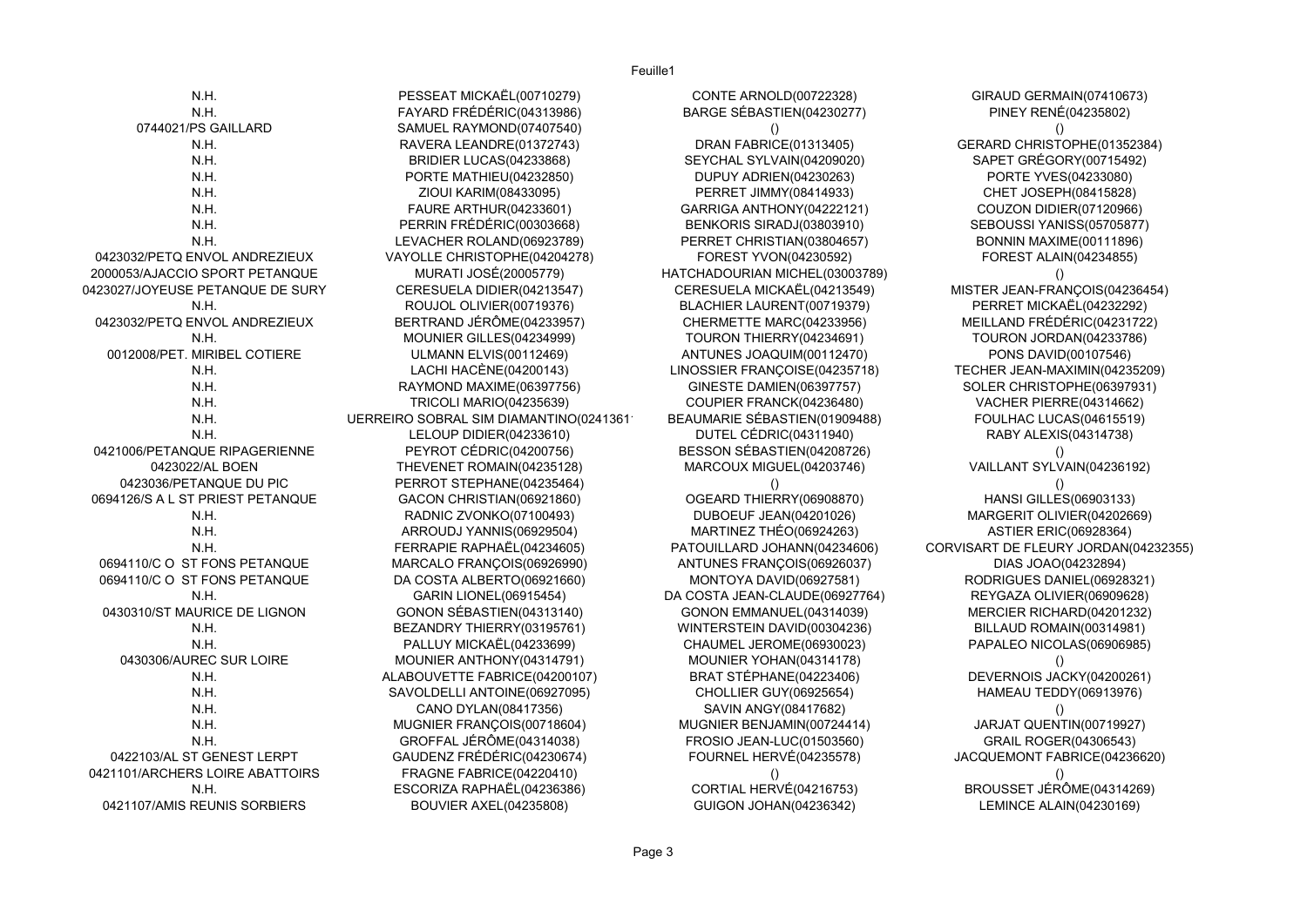Feuille1

| 0423032/PETQ ENVOL ANDREZIEUX         | GACHE JOHANN(04232788)             | GACHE PATRICK(04232787)       | GACHE YVES(04203252)            |
|---------------------------------------|------------------------------------|-------------------------------|---------------------------------|
| N.H.                                  | LUSSIGNOL LUDOVIC(02634179)        | TRIPOZ DAVY(03829117)         | AMORE LUDOVIC(00715749)         |
| N.H.                                  | <b>DEOU DIDIER(08338280)</b>       | NAVARRO SEBASTIEN(08312145)   |                                 |
| 0423032/PETQ ENVOL ANDREZIEUX         | BLANCHARD JEAN-LUC(04203779)       | JUBAN CHRISTIAN (04234464)    | BOYER MAURICE(04233643)         |
| N.H.                                  | FOUCHARD FLORIAN(06926668)         | LAFLEUR LUCAS(06929582)       | OZDEMIR CEUDET(06924844)        |
| N.H.                                  | GANTELET STEPHANE(00600931)        | ROLLAND ROGER(04216735)       |                                 |
| 0422111/AL COTE DURIEUX               | SEUX LAURENT(04309052)             | PEYRARD PHILIPPE(04236007)    | CHOJNACKI ALEXANDRE(04236631)   |
| N.H.                                  | DEFAY PATRICK(04204602)            | FRANCE ERIC(04236602)         | ACEDO CHRISTOPHE(04236006)      |
| N.H.                                  | CONDAMIN GERARD(06926132)          | VALETTE CHRISTOPHE(04235510)  | SANNA PATRICK(04235839)         |
| 0421107/AMIS REUNIS SORBIERS          | DREVET ALBAN(04233340)             | LAKEHAL BENSACI(04235475)     | COUDERT LILIAN(04235779)        |
| 0013009/PETANQUE CLUB LAGNIEU         | LUPO THIERRY(00114183)             |                               |                                 |
| 0012008/PET. MIRIBEL COTIERE          | REPIQUET GREGORY(00112572)         |                               |                                 |
| N.H.                                  | BAREL STÉPHANE(04231497)           | GAZZOLA CHRISTOPHE(00617073)  | BERARDIER KEVIN(04231834)       |
| N.H.                                  | COUZON JEAN-PAUL(04233641)         | MOULY DIMITRI(04233492)       | BOUIX JESSY(04231904)           |
| 0421006/PETANQUE RIPAGERIENNE         | TEYSSIER ANTHONY(04201993)         | TEYSSIER BENJAMIN(04236357)   | CORNILLE JEROME(04230064)       |
| N.H.                                  | LLEDO STÉPHANE(04235269)           | FONT MAXIME(04233377)         | LLEDO QUENTIN(04235268)         |
| N.H.                                  | LE CAOUS BRUNO(02413865)           | NICOULEAU JULIEN(01706782)    | BUISSON ALEXANDRE(02411051)     |
| 0691250/ASSOC FAVORITE PETANQUE       | OUDART CHRISTOPHE(06928076)        |                               |                                 |
| 0421005/PETANQUE LORETTOISE           | TAGLIARINO ROBERT(04201857)        | MASCARO ANTOINE(04231790)     | TAGLIARINO PATRICK(04201855)    |
| N.H.                                  | PASCAL PHILIPPE(03828772)          | UNUDULAN MOHAMED(04235757)    |                                 |
| N.H.                                  | HERNANDEZ GREGORY(04235201)        | HERNANDEZ ESTEBAN(04234497)   | HERNANDEZ ANTHONY(04235132)     |
| 0421103/AMICALE CHEMINOTS TERRENOIRE  | MAISONNET DANIEL(04235319)         |                               |                                 |
| 0694026/CLUB PETANQUE BRON TERRAILLON | DELYON JONATHAN(06913180)          | OULGOUGE RACHID(05908971)     | BERTOUX LUCIEN(05900701)        |
| 0694026/CLUB PETANQUE BRON TERRAILLON | ANDRIANTSEHENO CHRISTIAN(05720866) | BOUSQUET CLEMENT(03825471)    |                                 |
| N.H                                   | KOCK ANDRE(06929270)               | ESPARZA RODOLPHE(06929903)    | BOUDOUHA HAMAIDI(06928726)      |
| N.H.                                  | ACEDO JOHAN(04235687)              | PIAU KEVIN(04236186)          | PIAU PATRICK(04204769)          |
| 0423035/PETANQUE DU PARC              | ALLIBERT PHILIPPE(04231196)        | JORJET CHRISTOPHE(04231900)   | CALISKAN HERMAN(04231480)       |
| 0421107/AMIS REUNIS SORBIERS          | LAUMAY YANN(04235066)              | BRUN CHRISTOPHE(04235828)     | LAUMAY MATHIEU(04236472)        |
| 0423031/PETANQUE CHAZELLOISE          | LAFARGE ANTHONY(04235585)          | GRATALOUP JOHN(04235584)      |                                 |
| 0693212/PETANQUE DES PETITS BROTTEAUX | BERTHELOT PAUL(06917180)           | BERTHELOT EMERIC(06919546)    |                                 |
| 0422110/SPFG FIRMINY                  | SKRZYPCZAK JORDAN(04236485)        | SKRZYPCZAK MICHAËL(04236486)  | REOCREUX ERIC(04236483)         |
| 0423032/PETQ ENVOL ANDREZIEUX         | LAURENT HUGO(04232825)             | <b>TESTA CYRIL(04215604)</b>  | <b>TOMAS ALLAN(04232332)</b>    |
| 0694026/CLUB PETANQUE BRON TERRAILLON | SARRIO CHRISTOPHE(06900706)        |                               |                                 |
| 0694114/DELTA PETANQUE CORBAS         | SEMIZ CANAN(03826852)              |                               |                                 |
| N.H.                                  | MOURELON JULIEN(00720153)          | PARRAUD JÉROME(00713937)      | <b>FRIOL GAËTAN(02632279)</b>   |
| 0694114/DELTA PETANQUE CORBAS         | LIMOUZIN JACQUES(06905181)         | POUJOULAS FREDERIC(06904569)  | PAYS ROBERT(06902795)           |
| 0210209/BOULE QUETIGNOISE             | BENEDETTO ANTHONY(02121210)        | COQUIBUS CEDRIC(02121567)     | RAGET DORIAN(02121561)          |
| 0423050/LA PETANQUE SURYQUOISE        | POCHON JULIEN(04233147)            | JASSERAND ALAIN(04233812)     | PONCHON RICHARD(04232800)       |
| N.H.                                  | BERTHELOT DYLAN(04235131)          | BERTHELOT ROGER(04235130)     | PLOUHINEC YANN(04234746)        |
| N.H.                                  | HIDALGO ROMAIN(06907915)           | <b>VERNILE ALEX(06923605)</b> | COUTANSON FLORENT(04230386)     |
| N.H.                                  | GUICHARD CYRILLE(06922445)         | DOUBLET PASCAL(06912461)      | RIVOLLIER ARNAUD(06902716)      |
| N.H.                                  | <b>ISSA MOUSSA(07307093)</b>       | MARQUES TIAGO(07308962)       | ABDELALI ANTHONY(07309185)      |
| 0421058/PETANQUE DES CORDIERS         | CHARRAT LAURENT(04302992)          |                               |                                 |
| 0423032/PETQ ENVOL ANDREZIEUX         | CHERTIER VINCENT(04232785)         | GARCIA GRÉGORY(04233122)      | BOURGET JEAN-PHILIPPE(04232927) |
| 0300421/LE COCHONNET CANAULOIS        | PICHON BRUNO(03438619)             | PICHON DIMITRI(03439008)      | PFISTER BRANGE MATHÉO(01140850) |
|                                       |                                    |                               |                                 |